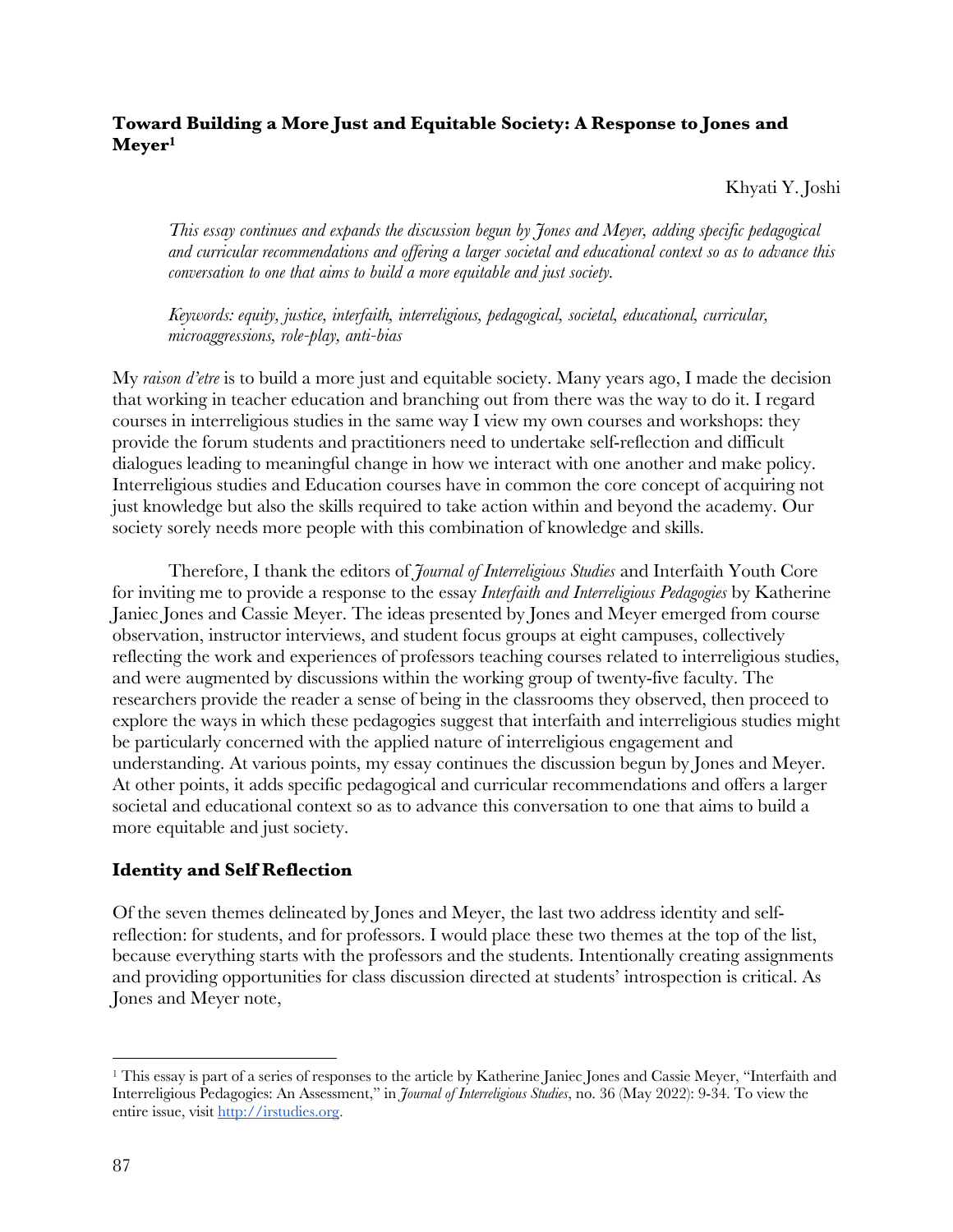A constant among the courses we observed was professors' acknowledgment that an important part of interfaith/interreligious work involves students' surfacing their own social/structural positionality and intersectionality, as well as their own feelings about religion. All the professors made space in their courses for students, in some way, to allow themselves to become aware of when and how their own reactions to things were shaping their responses. Many professors emphasized guiding students to develop better facility in recognizing and clearly articulating their own frameworks of reference and interpretation.2

Education, and arguably religious studies courses, are not only an intellectual exercise. It is important to keep in mind the affective component of learning. The acquisition of knowledge is not an emotional-neutral endeavor. Often students enroll in religious studies courses as a way to better understand their own faith and to explore the questions they may have about it—and that is okay. Students' emotional response to the material will have a strong influence on how the intellectual exercise is received.

Before I discuss the importance of students engaging in self-reflection, I want to talk about us: the professors. Before we can effectively teach and facilitate discussions on identity, and encourage students' self-reflection, it is critical that we engage in this work ourselves. It is not surprising that some faculty are ill-at-ease engaging in these discussions; we were trained in western academic norms that favor the dispassionate and detached approach and question the validity of scholarship where the scholar is too "personally involved" in her subject matter. On the contrary, our classrooms and the knowledge we set forth is not unbiased or neutral; they never have been. Rather, what we teach and how we present it—down to our own vocabularies of faith—are the product of our experiences, upbringing, and biases. Like our students, we have spent our lives internalizing messages about our own (and other) religious and social groups.<sup>3</sup>

To be effective facilitators of knowledge, we need to be aware of the complex mix of feelings, thoughts, behaviors and experiences that make us who we are. Research is revealing how insidious and harmful implicit or unconscious bias can be.<sup>4</sup> Teaching, particularly on interfaith matters, must begin with scholarly self-reflection if we are to help our students undertake the same work in the sort of meaningful way that can lead to greater learning. We need to be as aware as possible of our biases and assumptions and make active, conscious efforts to both overcome them and minimize their impact in our teaching. The research and discussion of micro-aggressions—unintentional, negative slights toward people from marginalized groups also helps us identify ways our biases reveal themselves and affect others.<sup>5</sup> However this may

<sup>2</sup> Katherine Janiec Jones and Cassie Meyer, "Interfaith and Interreligious Pedagogies: An Assessment," in *Journal of Interreligious Studies*, no. 36 (May 2022), 30.

<sup>3</sup> Lee Anne Bell, Diane J Goodman, and Rani Varghese, "Critical Self-knowledge for Social Justice Educators," in *Teaching for Diversity and Social Justice,* ed. Maurianne Adams and Lee Anne Bell (New York: Routledge, 2016).

<sup>4</sup> Mahzarin R. Banaji and Anthony G. Greenwald, *Blindspot: Hidden Biases of Good People* (New York: Bantam, 2016). <sup>5</sup> Derald Wing Sue, *Microaggressions in Everyday Life: Race, Gender, and Sexual Orientation* (Hoboken, NJ: John Wiley and

Sons, 2010); Derald Wing Sue, *Race Talk and the Conspiracy of Silence: Understanding and Facilitating Difficult Dialogues on Race* (Hoboken, NJ: John Wiley and Sons, 2016).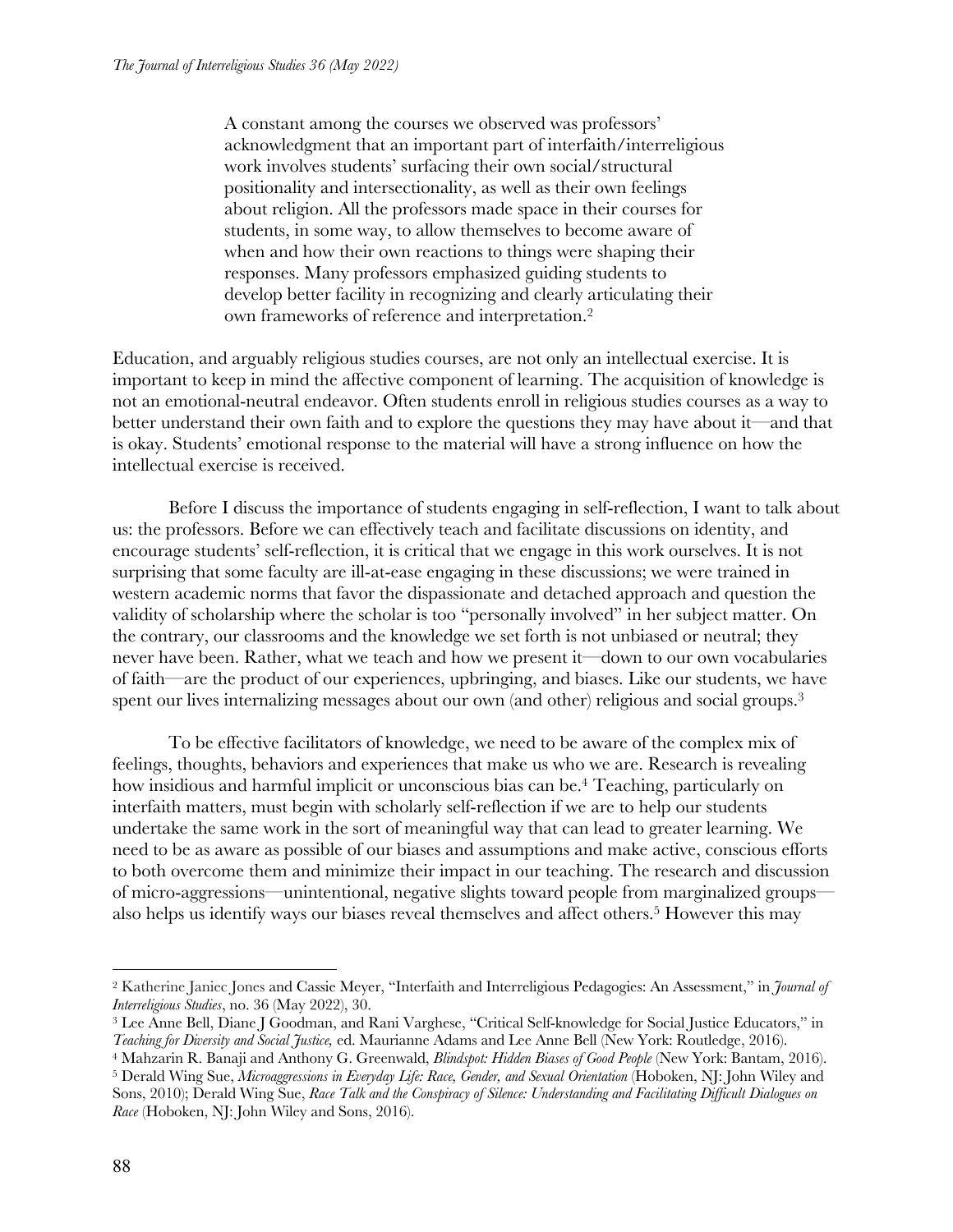discomfort us, professional development in these areas was correctly identified by the authors as a crucial need.

Self-awareness about our different identities are essential for understanding how we interpret and respond to the interpersonal and group dynamics that arise in interreligious studies courses. We need to understand and monitor our own reactions to students, group processes, and the content we teach. Without this awareness we can become defensive or clumsy, overreact to what occurs, and unknowingly contribute to problems in the group.

For students and faculty alike—or, if you will, participants and facilitators—interfaith work includes an intellectual component and an affective component. Amy Allocco pays attention to what she calls the "psycho-social developmental aspects" of students' learning experiences.6 Because interreligious studies course content can touch deep chords of emotion, identity, and memory, it is critical to check the emotional pulse of our students, individually and collectively, during these conversations. Professors must pay attention to the affective component of learning experiences, as Allocco does. If students in dominant/advantaged group (males, White people, heterosexuals, Christians) are defensive or fragile about their privileged identities, they will be blind to the larger structural components of systemic discrimination, as well as the specific ways they benefit from these systems. If they are wracked with guilt, they will be paralyzed to real change and instead seek absolution from those who hold disadvantaged identities. Students who are religious minorities also need to feel safe to share in these conversations, or believe they have a full voice and a seat at the table. We also need to check in on our own feelings to ensure that we are in the proper intellectual and emotional space to be present for this work and for the conversations it will bear.

Returning to the topic of students' self-reflection, one of the questions posed by the authors is: Should interreligious studies courses address spiritual development? My immediate response: How could they not? The fact that the authors even pose this question betrays the western bias about what counts as academic work and learning. In my first book, *New Roots In America's Sacred Ground: Religion, Race and Ethnicity in Indian America* (Rutgers, 2006), which was based on interviews with 41 second-generation Indian Americans, I showed how participants frequently lived religion through pursuing collegiate study about their home religions. These courses, and their encounters with faculty and fellow students, became part of young Indian Americans' identity development. The same is surely true of other religious and ethnic groups. Not only should interreligious studies address spiritual development; it should also nurture it. Just recently I had a conversation with group of undergraduate religious studies majors. The students who were Christian (nominally, devout or evangelical) all discussed taking classes on New Testament to learn more about their own faith. They were juxtaposing this learning to their experiences growing up and trying to understand their own spirituality.

One way to do this is by including reflective and autobiographical assignments, particularly early in the course. In addition to ordinary standards—thoroughness, consistency with the assignment, grammar, and so on—assignment rubrics should require participants to reflect on their own positionality. Here I am talking specifically about making students aware, and asking them to reflect upon, whether they are in the advantaged or disadvantaged category

<sup>6</sup> Jones and Meyer, 14.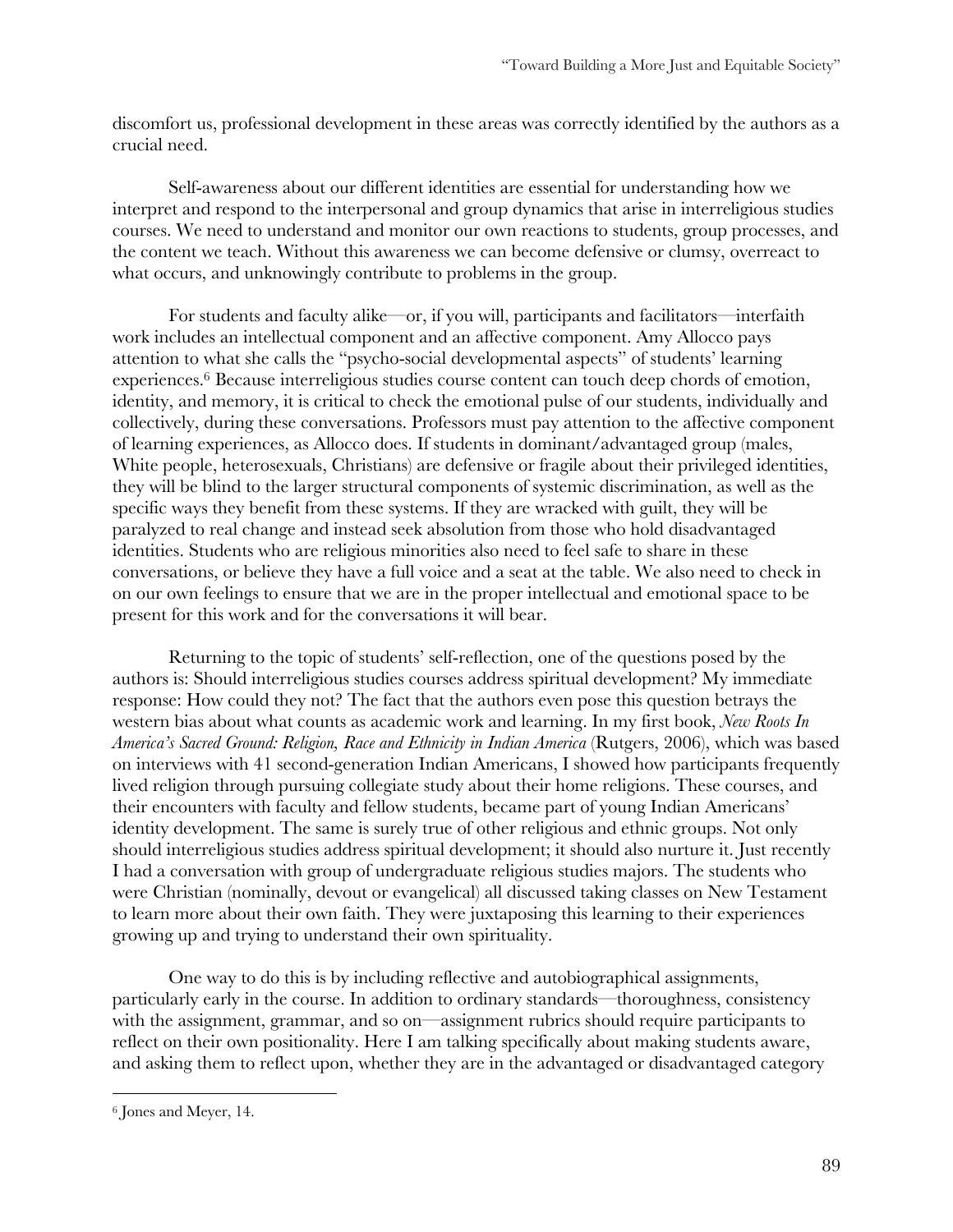in relation to religion in America. While the First Amendment purports to guarantee freedom of religion, not all religious groups are on the same footing. Those who identify as Christians, particularly Protestants, have been and remain the most advantaged group in law and social expectations. One might situate Catholics, Mormons, and anabaptists as moderately less advantaged based upon U.S. history. Non-Christian religious minorities have been and remain among the most disadvantaged, particularly when religious minority status intersects with racial minority status. Atheists and agnostics could also be regarded as disadvantaged, yet—at least for those raised Christian—still enjoy key elements of Christian privilege. I'll say more about this in a few paragraphs.

Discussing positionality also means addressing intersectionality of identities, which is a critical and important skill for doing interfaith work. <sup>7</sup> In the Jones/Meyer report, it was that clear tensions arose during the working group meeting and there were disagreements over whether and how to acknowledge other social identities, such as race and sexual orientation. They indicated that some professors "felt ill-equipped both to engage with race and religion deeply and fully, or to make academic connections between religious diversity and other types of diversity."8 But intersectionality is part of the everyday lived experience. When we fail to acknowledge intersectionality, we are denying part of students' identities and implying that one or another part of their life is not important. I can say this from experience: this may not be your intent, but it is the impact on the students. I am Hindu and an Indian American cis-gender woman. I am both a religious and racial minority; and each identity has been part of the development of the other identity. For example, I would relate to my religion differently if I weren't cisgender; and I would experience my encounters with other religions differently if I were not a racial minority. Religion is racialized in our country—so that my brown skin is connected, not only to my experience as a racial minority, but also to experiences based upon my "presumed" religion, particularly in the months and years after September 11, 2001. In short, focusing only on my religious identity doesn't tell the whole story; if I'm your student, and that's all you're doing, then you are not addressing all of me and the reality I live in.

The racialization of religion is a process in which particular religions are associated with certain physical appearances and human differences come to be treated as absolute, fundamental, and heritable, like race.<sup>9</sup> In the United States, Christianity has been racialized as White in a way that establishes it both as virtuous and superior, while the religions of African, Asian, and Native peoples are racialized by association with phenotypical (racial) features that are seen as markers of savage, uncivilized, exotic, and inferior peoples. The most conspicuous example of the racialization of religion today is the association of brown skin with Islam. From the oil shock of 1973 and the Iran Hostage Crisis of 1979 through the Gulf Wars and the post-9/11 "Global War on Terror," the West has been confronting "enemies" whose ideology is expressed and explained by reference to their interpretations of Islam. This ideology is racialized via its association with Islam: "Arab" and "Muslim" are used interchangeably and the politics

<sup>7</sup> Helpful on the topic is Olena Hankivsky, *Intersectionality 101* (Burnaby, British Columbia, Canada: The Institute for Intersectionality Research & Policy, Simon Fraser University, 2014). This 36-page primer is available as a downloadable PDF.

<sup>8</sup> Jones and Meyer, 33.

<sup>9</sup> Khyati Y. Joshi, "The Racialization of Religion in the United States," in *Equity and Excellence in Education* 39, no. 3 (2006); Moustafa Bayoumi, *This Muslim American Life: Dispatches from the War on Terror* (NYU Press, 2015); Sahar F. Aziz, *The Racial Muslim: When Racism Quashes Religious Freedom* (Oakland, CA: University of California Press, 2021).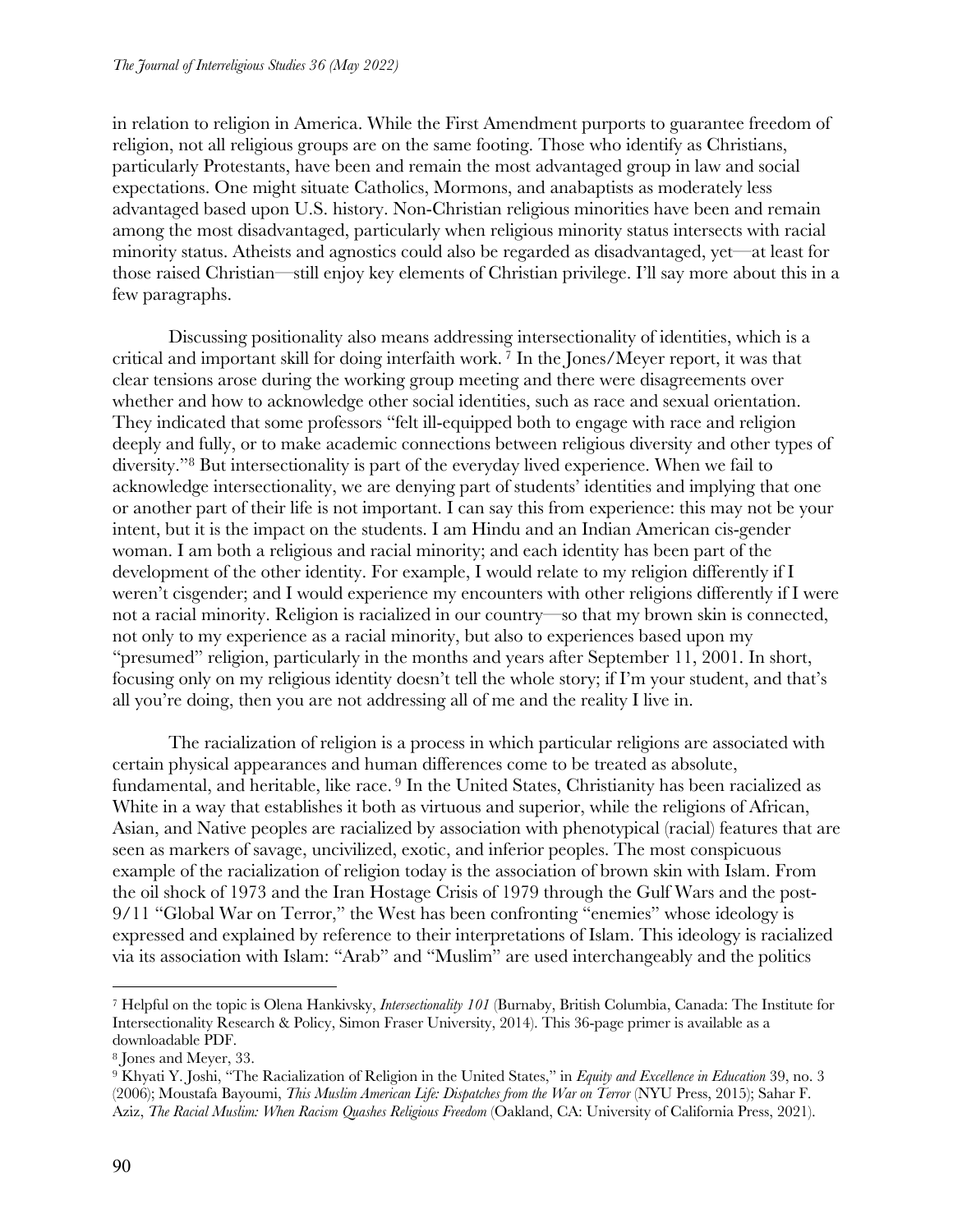and tactics of terrorist movements are described as "Islamic" by the popular media. This is just one example of how recognizing intersectionality, and situating the disadvantages that racial and religious minorities face in the context of the structural advantages Christians possess, is essential if we and our students want to delve into deeper truths.

Now that I have demonstrated the importance of addressing different social identities, and incorporating intersectional analysis into interfaith studies, here are a few ways to start doing it:

- Seek out scholarship that focuses on the lived experience of religious groups.
- Provide readings and allow students to engage in discussion and how other identities impact their religious identity.
- Include assignments like the critical incident inventory, which allows students to explore their identities both in the advantaged and disadvantaged category.10
- Encourage exploration of intersectional themes in the reflective essay assignment described above.

For interreligious studies faculty who remain uncertain or uncomfortable with race, gender, and other identities, here are two key take-aways. First, I recommend that you acknowledge our intersectional reality and bring in other identities by providing students opportunities to explore them in readings, discussions, and assignments. Failing to do so does your students and interfaith work an injustice. Second, I suggest that you may need professional development in these areas. I am not saying that every interreligious studies professor needs the depth of knowledge required for teaching racial or ethnic studies courses; but—if your interfaith work is to be thorough and meaningful—you need to be sufficiently familiar with, and comfortable talking about, those topics in order to bring them into assignments and classroom dialogues.

# **Christian Privilege and White Christian Privilege**

Location, location, location. The courses we teach and the lives we live are situated within the context of the United States, where both Christian Privilege and White Christian Privilege exist.11 Often in religious studies courses, the religious experiences of racial and religious minorities are addressed through the lens of American "religious pluralism" and "multiculturalism." The religious pluralism framework based on the work Diana Eck fails to adopt a critical racial lens. This traditional approach to the study of religious minorities flattens the complexity of American religious experience, ignoring the powerful confluence of race, class, and citizenship. The rise of White Christian nationalism vividly illustrates the constitutive relationship between race, religion, and national belonging in the United States.

<sup>10</sup> M. Adams et al., eds., *Teaching for Diversity and Social Justice: A Sourcebook*, 3rd ed. (New York: Routledge 2016).

<sup>11</sup> Khyati Y. Joshi, *White Christian Privilege: The Illusion of Religious Equality in America* (New York: New York University Press, 2020).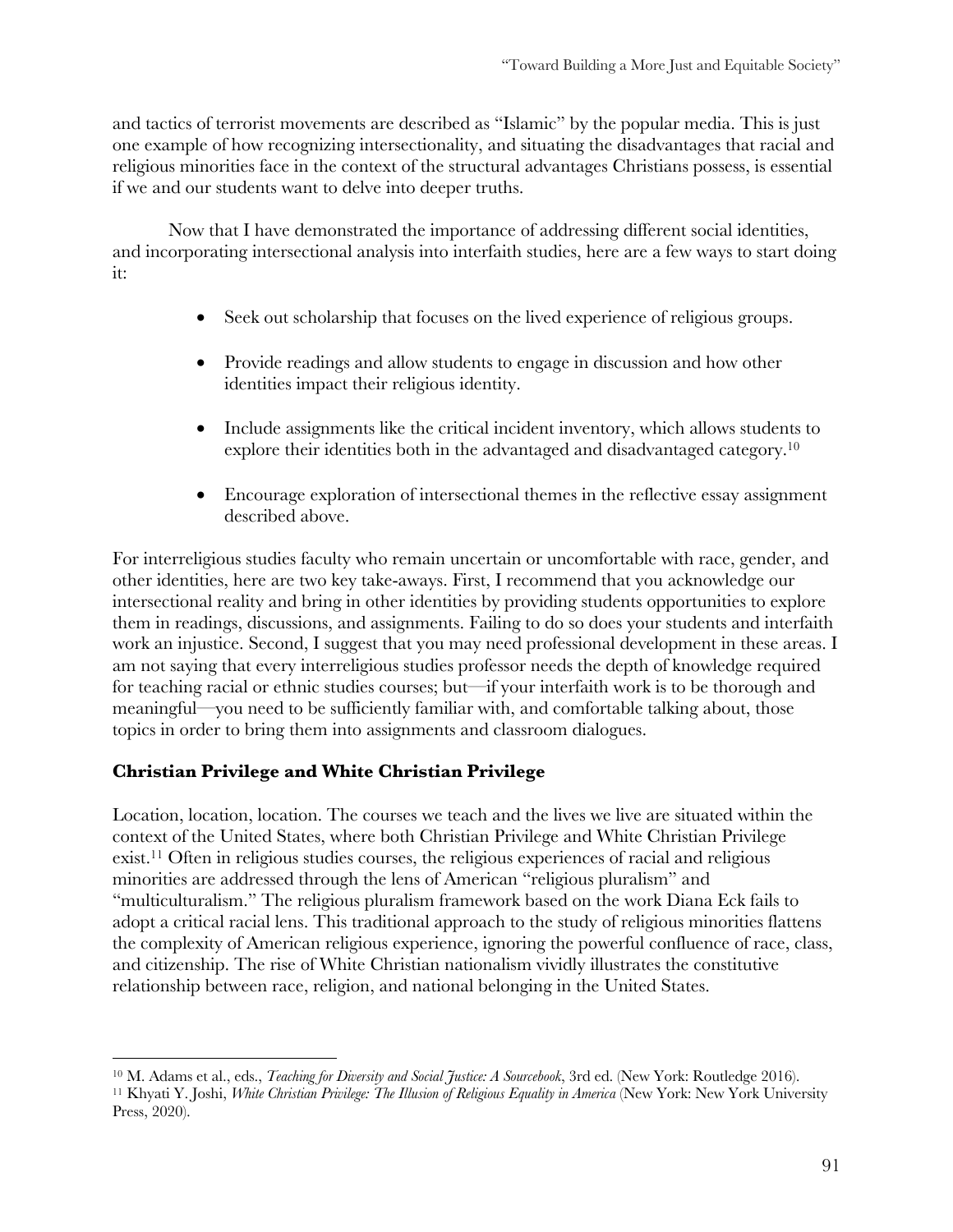From what Jones and Meyer report, it is clear some professors are using religious pluralism as a framework and then going further. For example, Rose Aslan's class "opens with an introduction to Diana Eck's understanding of pluralism, and this remains an orienting theory throughout; Aslan also emphasizes the importance of countering misinformation and stereotypes with many activities that help students to assess and seek out correct information about religion."12 The report noted that Kevin Minister also paid attention to issues of stereotype and othering: he helped students counter misinformation about religion and assess and seek out correct information about religion. Addressing stereotypes and othering is critical when learning about religious minority groups in the United States. And we complete the picture when we address Christian privilege and White Christian privilege.

Discussion of stereotypes, bias, discrimination, and othering—that is, focusing on disadvantaged identities—is one side of the coin. The other side is acknowledging and exploring the corresponding privilege. In the same way that the long-time study of Black and Native experiences finally led scholars around to the study of Whiteness—the corresponding advantaged identity when it comes to race—so must interfaith work acknowledge and explore Christian privilege. Christian privilege is experienced at the individual level, in the everyday; it is manifest in unearned advantages that Christians receive and in the corresponding disadvantages religious minorities, atheists, and agnostics must deal with on an everyday basis. But it exists and is perpetuated at the institutional and cultural levels; it is baked into U.S. law and social expectations in ways that go beyond individual experience.

Privilege is different from bias or discrimination. It's easy to think about bias and discrimination as dynamics that happen between two people. For example, it's easy to recognize a religious slur like "kike" or "dothead" as bias. We are conditioned to see bias most easily at the individual and interpersonal level, which makes it easy to think that if we all were to treat people with respect and kindness, bias would stop being a problem. But it's not that simple.

Only when we understand history can we grapple with the here-and-now. Interreligious studies courses need to examine the numerous historical moments in which Christianity has been used to establish and maintain political, social, and cultural dominance in the United States. This lens enables us to understand how Protestant Christianity interacts with Whiteness and national identity and the ways religious groups are admitted to or denied access to citizenship, housing, schooling, legal protections, and political representation. It can explain why society often ignores or trivializes the experiences of religious minorities and atheists. It also allows us to see how Christianity has been used, and continues to be used, to maintain, justify, and reproduce patterns of domination and subordination, even as many Christian individuals and communities have been part of the fight against oppression.

# **Pedagogical Considerations**

In the essay, several faculty members expressed concern about students receiving only "the singular story" upon a site visit, and about those experiences or other material in the class potentially reinforcing stereotypes. The best way to address stereotypes is to tackle them head-on. Identify and discuss stereotypes. At the beginning of the semester in my social justice class, I go

<sup>12</sup> Jones and Meyer, 11.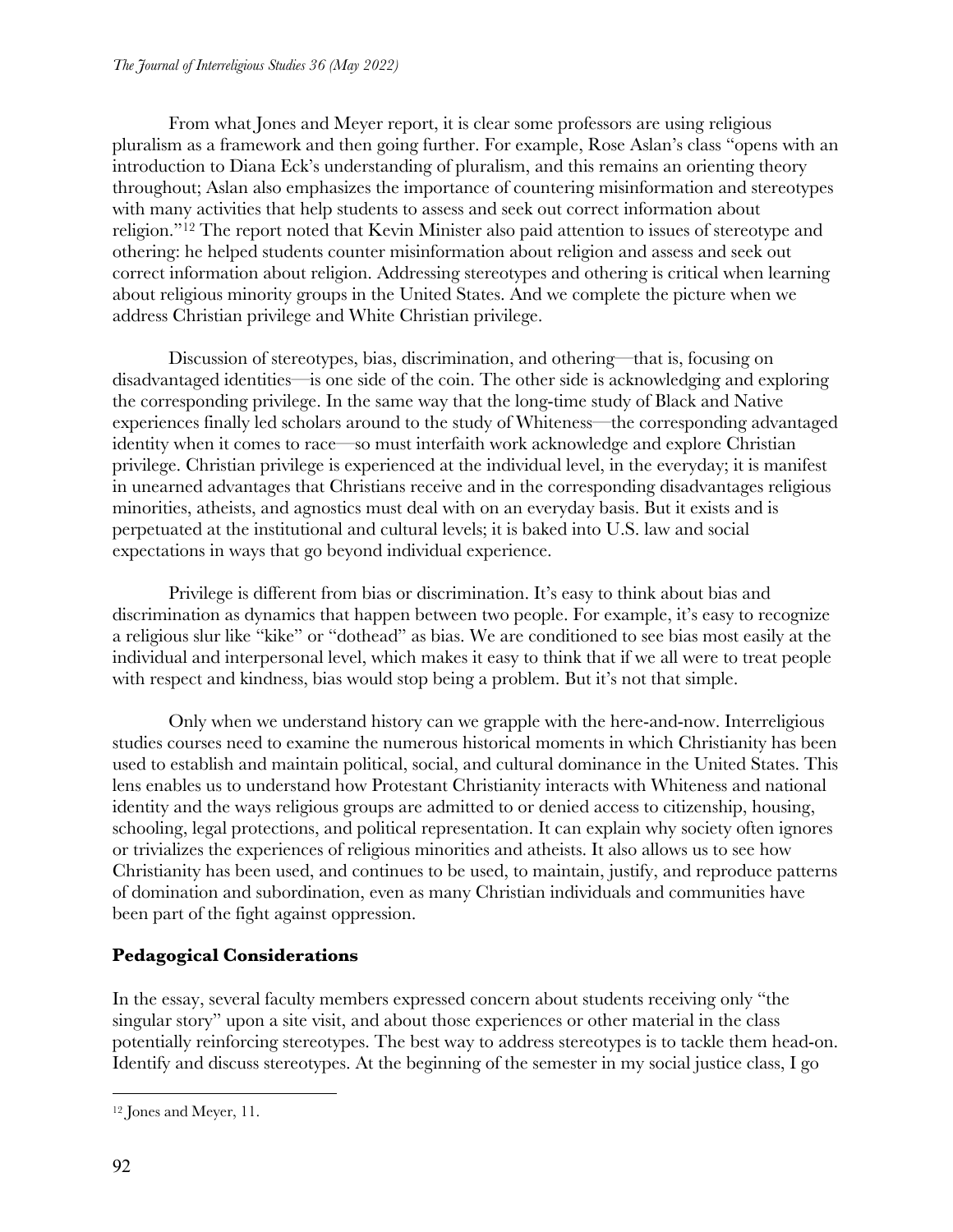through the process of defining "stereotype," "prejudice," and "discrimination"—three words that are often used interchangeably in error, but that, when understood in their nuance, can help students identity issues in their reading and classroom experiences. I ask students to share examples of stereotypes in our society. There is a silence that falls upon the class, and slowly, after an awkward start, they end up in a vigorous, animated discussion of stereotypes they've encountered. I remind them that a stereotype has a kernel of truth, in the present day or in history, and that the problem is when they generalize any description or behavior to an entire group. For those who take students on a site visit, inclusion of questions about stereotypes in the debriefing session would be a way to deal with the issue directly.

Another way to counter the issue of one-dimensional perspective—if you are not able to do what Matthew Cressler did when he exposed students to two different sites of the same faith tradition—is to invite a few different community leaders within the same religious group to class (or, nowadays, via Zoom). For example, have leaders from different Hindu temples or organizations—varying by language, region, affiliation, and so on—participate together or separately in class dialogues. This way, students can engage in conversation and hear about how different the people and communities are within the same faith. It is also an opportunity to understand how religious experience and practice varies within any faith tradition. What was valuable in Cressler's class was that he "worked to help students think about how their own personal religious experiences or expectations of what a religion 'ought' to be were coloring their perspectives; when he pointed out how often the word 'authentic' had come up for the white American convert, but not the Indian Hindu who was born into the tradition, the group got very quiet. This kind of critical self-reflection is arguably natural for a religious studies course with experiential components."13 The value of these dialogues cannot be overestimated when it comes to preparing students to become members of and participants in a religiously diverse community; interfaith relations beyond the classroom requires not just knowledge but relationships and, ultimately, the skills to work with all types of people. The authors noted as much when they posed this crucial question: "Are the stakes for this kind of experiential learning different in an interfaith/interreligious course than they might be in a religious studies course, where outcomes might include both learning about diverse traditions *and* learning how to interact with the complex people and communities who make up those traditions?"

An additional pedagogical recommendation is to take the issue of intrareligious diversity head on—either in anticipation or in debrief of experiences like the ones envisioned above—by viewing novelist Chimamanda Adichie's video about the dangers of a single story. Show that video, then lead a discussion that warns if we hear only a single story about a particular religious group that can perpetuate real misunderstanding. This video and discussion can also be a good time to introduce the concept of "lived religion." This concept, which has been crucial in my own work, emerged in the scholarship in the mid-1990s. A "lived religion" approach goes beyond texts, traditions, and rituals to examine what religion and spirituality look like in the everyday lives of people. Lived religion is considering religion is in an ongoing, dynamic relationship with the experiences of everyday life.14 In so doing, the lived religion approach compels us to be "attuned to…the unexpressed [and] the contradictory," and to understand the

<sup>13</sup> Jones and Meyer, 13.

<sup>14</sup> Robert Orsi, "Everyday miracles: The study of lived religion," in *Lived Religion in America: Toward a History of Practice* (1997), ed. David D. Hall (Princeton, NJ: Princeton University Press, 1997).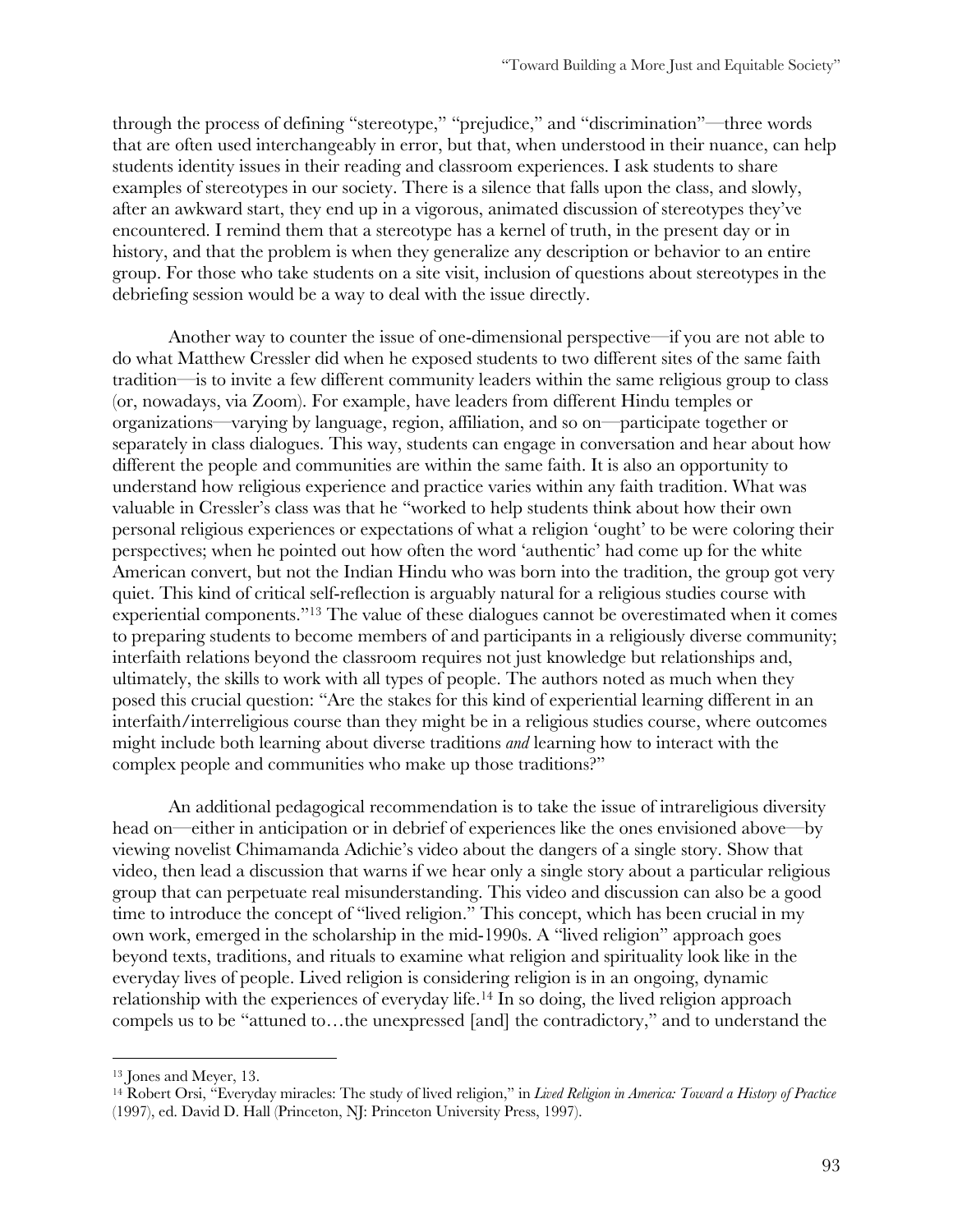"'sacred' as... the space of activity, engagement, ambivalence, and doubleness."<sup>15</sup> Lived religion also emphasizes the real over the theoretical or hypothetical. "Lived religion" allows for a much more flexible understanding of religion: that religion, usually thought of as a rigid and static ideology or rule system, is found in everyday behaviors and practices. It is not about whether and how people "go to religion," but about how religion springs forth in their lives and is felt and acted upon where they are. In taking this approach, the focus is not on "How Jewish is she?" but rather the more important question "How is she Jewish?" We are able to understand how religion can shape the identity even of those who consider themselves irreligious, how similar experiences can lead one individual to disenchantment and another to fascination with the home faith, and how encounters in the public space can illustrate the ill fit between how western culture understands religion and how some religions are practiced. For students who are second- and third-generation members of immigrant faiths, this is also an opportunity to explore how religion is understood, acknowledged, and "lived" in the individual, the family, and the ethnoreligious community.

Finally, Kevin Minister was onto something when he asked students to "'work backward' toward religious literacy, engaging traditions through case studies before digging into the history, beliefs, and practices of the traditions themselves."16 He was using backward design, a term we have in education that describes how we design curricula:

- 1) Identify the desired results. (These would be your learning objectives—not your goals.)
- 2) Determine acceptable evidence: note which assignments and assessments link to your learning objectives.
- 3) Now write your course syllabus and curricula, including learning experiences and modes of instruction.17

Being focused on the big ideas and important understandings helps frame the course both as you're preparing your syllabus and as you're exposing students to the material. So it is most useful to have a class, as some of the professors in this project did, that is "focused on improved communication skills, empathy, and media literacy as (meta) learning goals in their interfaith studies courses."18 This is an opportunity to "emphasize. . . how improved interpersonal communications skills were linked to professional skills—as well as general life skills—that would serve them well, no matter what type of work they ended up doing after graduation."<sup>19</sup>

In reviewing the pedagogical ideas presented by Jones and Meyer, the one cautionary note I have is about any proposal for students to engage in "role-play." When we focus on skilldevelopment, role plays may seem like a good idea; but they are fraught with risk. As someone

<sup>18</sup> Jones and Meyer, 26.

<sup>15</sup> Ibid, p. 12.

<sup>16</sup> Jones and Meyer, 23.

<sup>&</sup>lt;sup>17</sup> The concept of backward design is very popular and helpful. It comes from Grant Wiggins and Jay McTighe, *Understanding by Design,* 2nd edition (Alexandria, VA: Association for Supervision and Curriculum Development, 2005).

<sup>19</sup> Jones and Meyer, 26.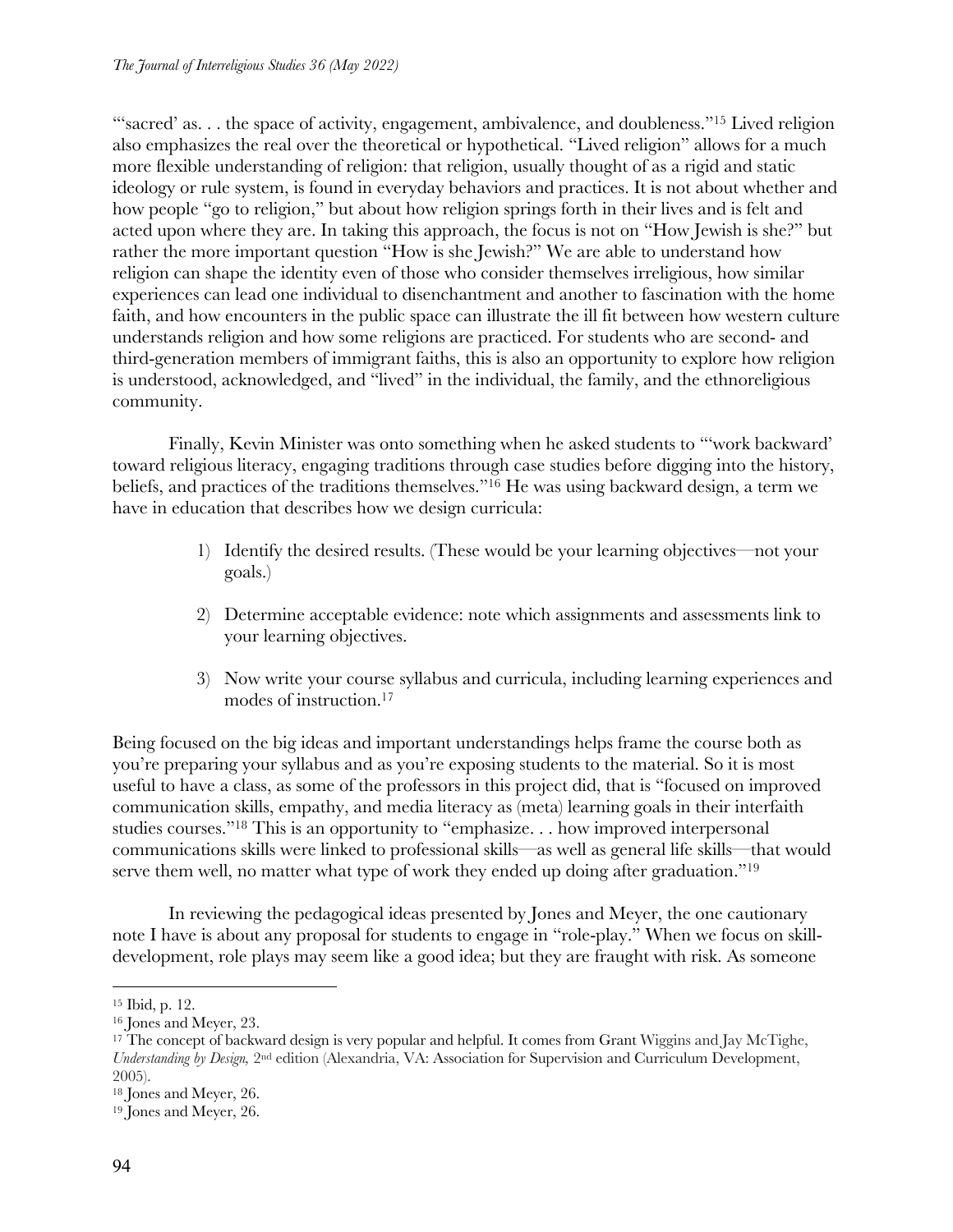who has been doing anti-bias/anti-racist work for two decades, I steer clear of role-plays. Roleplay puts identities on students. Even if they are choosing the identity/ies they are taking on, this can be very problematic. Role-plays also raise questions about identity. Let us take Rose Aslan's "Park 51" role-play as an example.<sup>20</sup> Would you ask a Muslim student to play the Muslim role? Or a Christian student? What effect would either choice have on your students? What if either student—but particularly the Christian—played the role using ethnic stereotypes? Imagine what it would be like for me, an Indian American Hindu woman and an immigrant, to be a participant in a classroom role-play exercise during which I must watch another student take on the persona of a hypothetical Hindu community leader—but then behave in ways I know are inconsistent with cultural norms (for example, failing to use "respect suffixes" when pretending to address an elder). Furthermore, if students in that role-play used Christian normative language, or applied congregational bias to non-Abrahamic faiths like Hinduism and Sikhism, or used language such as "scripture" to refer to holy texts, it would cause the entire exercise to ring hollow. As a result, the value of the exercise would be worse than lost on students like me.

Role-play exercises put students in situations for which they may be ill-prepared. Doing so carries the risk of pedagogical harm to other students. Students may face the impossible task of playing the role of someone whose multiple identities are completely different from their own, and therefore whose psychological and emotional experiences in the context of structural oppression and disadvantage simply cannot be accessed and "played" accurately. This risk is particularly great for learners who are new to the material and the pedagogy; some students won't know enough about the subject matter *not* to rely on stereotypes when taking on a role. This is true, almost no matter how much information one thinks one has provided.<sup>21</sup> So, my strong advice to faculty considering use of role-play as a pedagogical tool is to re-think their learning objectives and find a different mode of teaching. An alternative approach that I have found fruitful, which exercises some of the same muscles, is case study analysis: present students with a fact pattern; then, pose question such as: "What should this person do?" or "What is your solution to this situation?"

#### **Conclusion**

As White Christian nationalism flourishes and grows more violent in our country, and efforts to deny and whitewash real U.S. history find success, courses on interreligious studies have taken on a special urgency and importance. While we can create policies and legislation that are fair, we cannot legislate *attitudes*. How do we begin to change minds, and change the dialogue, on Christian privilege and Christian nationalism? The professors who were part of this project, and all those teaching interreligious studies courses, have a vital and unique role to play in building a more just society. Our students can read books and journal articles, but it will take more than that. It will take skills that they can only cultivate with help from guides like you: a combination of introspection, engagement, and dialogue for students to cultivate the skills, self-knowledge, and frames of analysis they need. Everybody needs opportunities to engage in dialogue, in moderated

<sup>&</sup>lt;sup>20</sup> This discussion is not intended as a critique of Professor Aslan, who is steeped in the content of the material and carries cultural authenticity. I believe the professor needs both of these in order to even consider engage in in roleplay scenario.

<sup>&</sup>lt;sup>21</sup> And this is all before we consider the professional impact on you as the faculty member. What if students complain about the role-play? We live in the age of TikTok and Instagram. What if students' complaints, or video or audio from the role play, "go viral"? Are you tenured?